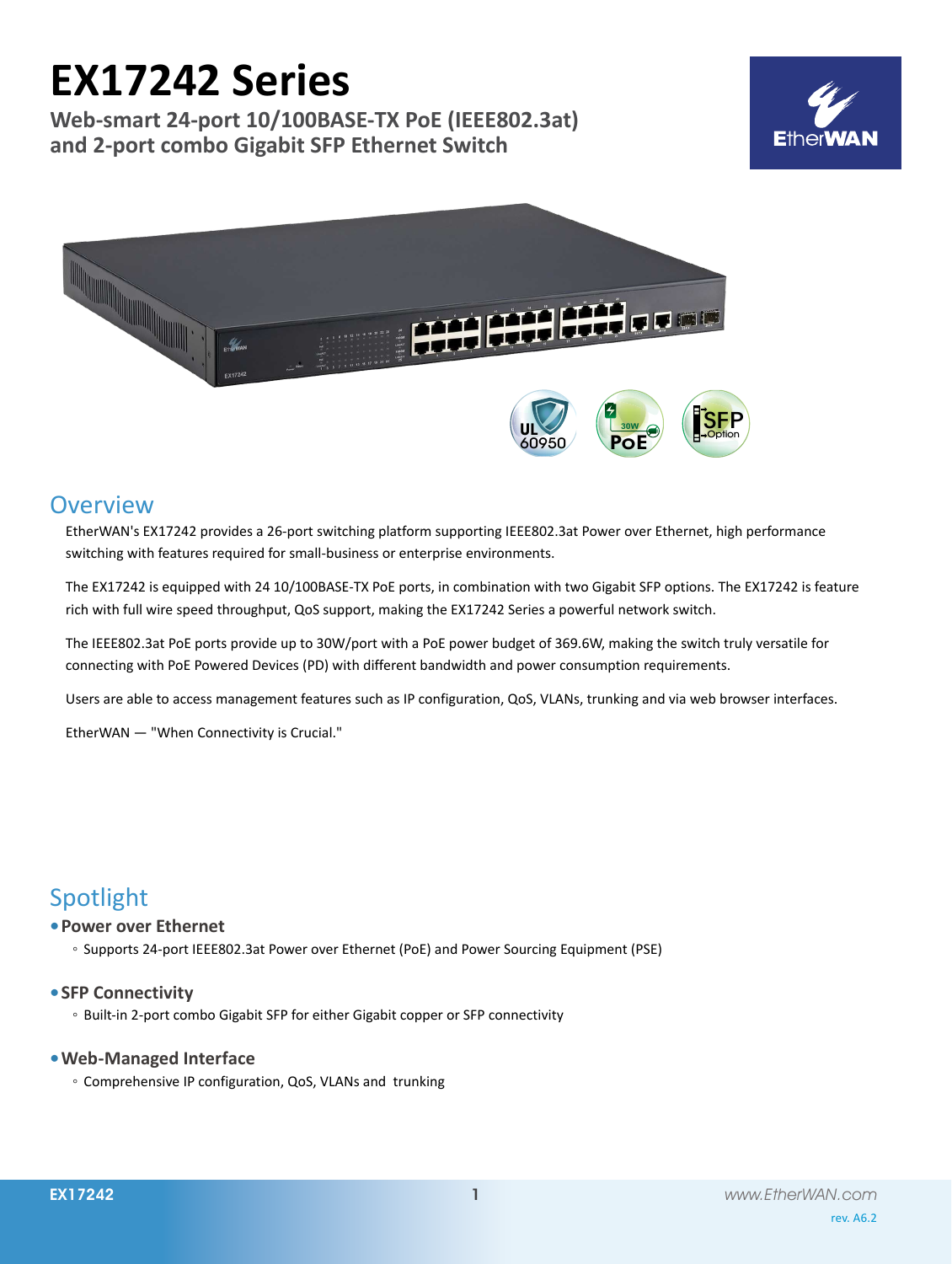# Hardware Specifications

## **Technology**

#### **Standards**

- • IEEE802.3 10BASE-T
- • IEEE802.3u 100BASE-TX/100BASE-FX
- • IEEE802.3ab 1000BASE-T
- • IEEE802.3z 1000BASE-SX/1000BASE-LX
- • IEEE802.3x Full duplex and flow control
- • IEEE802.1p QoS
- • IEEE802.3af/at Power over Ethernet (PoE)

#### **Forward and Filtering Rate**

- • 14,880pps for 10Mbps
- • 148,810pps for 100Mbps
- 1,488,100pps for 1000Mbps

#### **Packet Buffer Memory**

• 2.75M bits

#### **Processing Type**

- • Store-and-forward
- • Auto Negotiation
- Half-duplex back-pressure and IEEE802.3x full-duplex flow control
- • Auto MDI/MDIX

#### **Address Table Size**

• 4096 MAC addresses

# **Power**

- **Input**
	- 100 to 240VAC, 50/60Hz

#### **Power Consumption**

- • Device: 30W (without PoE)
- • PoE Power Budget: 369.6W

#### **PoE Technology**

- • Alternative B
- Pins 7/8(+), 4/5(-)

#### **PoE Power Output**

• IEEE802.3at: up to 30W/port, 50 - 57VDC, 600mA Max.

### **Mechanical**

#### **Casing**

• Metal Case

#### **Dimensions**

- • 440 x 330 x 44mm (W x D x H)
- (17.32" x 13.2" x 1.73")
- • Standard 19" rack-mount size, one-unit-height

#### **Weight**

• 4Kg (8.81lbs.)

### **Installation**

• Rack mounting

# **Interface**

- **Ethernet Port**
- 10/100BASE-TX: 24 PoE ports
- • Gigabit: 2 ports

#### **LED Indicators**

- • Per Unit: Power Status
- Per Port 10/100TX: Link/Activity,
- • Per Port PoE: Act/status
- • Per Port Gigabit: Link/Activity

#### **Environment**

**Operating Temperature** • 0 to 45°C (32 to 113°F)

**Storage Temperature**

- -10 to 70°C (14 to 158°F)
- **Ambient Relative Humidity**
- 10% to 95% (non-condensing)

#### **Regulatory Approvals**

#### **ISO**

• Manufactured in an ISO 9001 facility

#### **Safety**

# **UL 60950-1**

# **EMI**

**CE Mark Class B FCC Part 15 Class B**